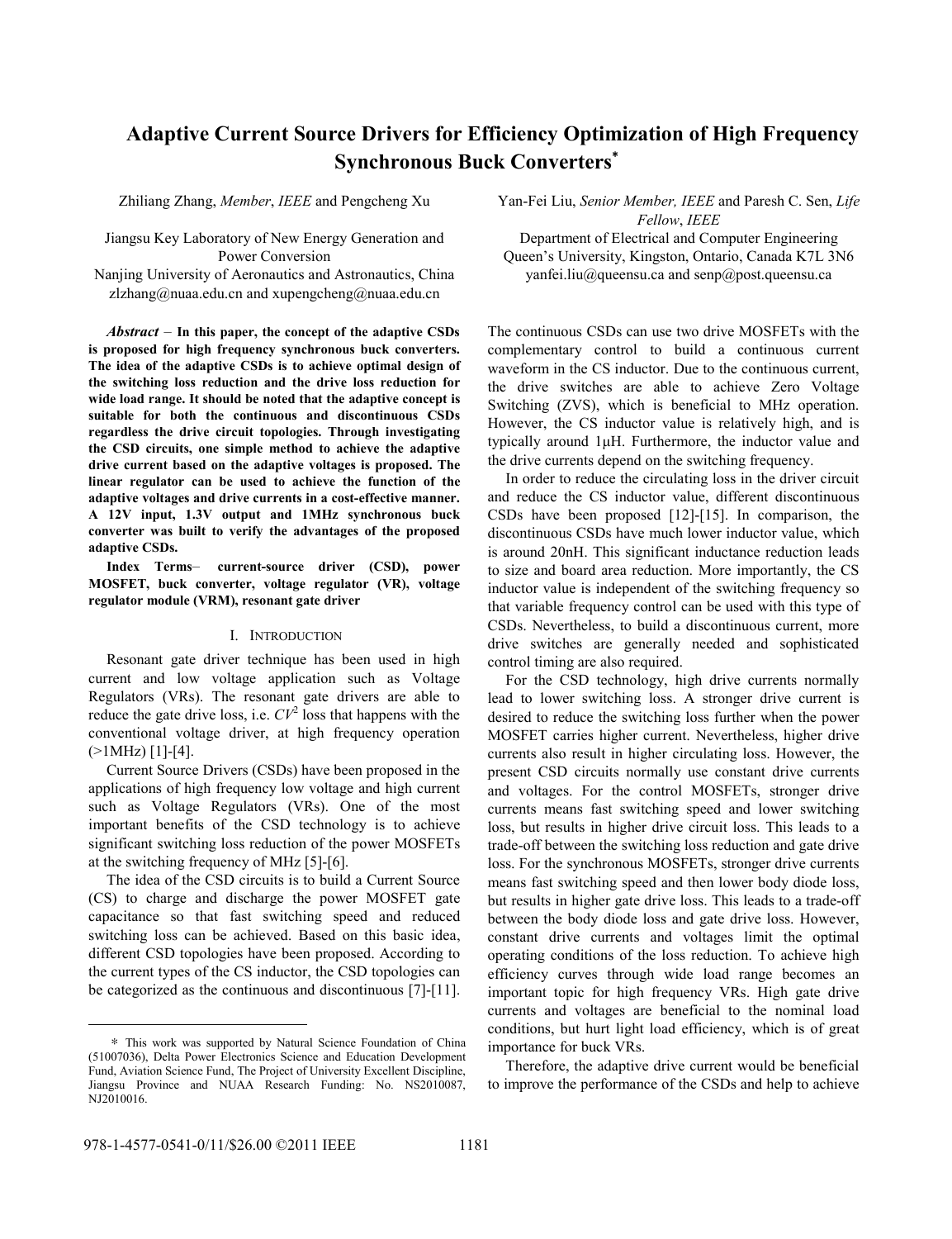optimal design of the switching loss reduction and gate drive loss reduction. The objective of this paper is to propose the adaptive CSD concept to improve the performance of the CSD circuits. The proposed adaptive CSD could achieve different optimal drive currents depending on the drain current in the power MOSFETs, or the load conditions and input voltage. Section II presents the proposed adaptive concept for the CSDs. Section III presents the adaptive continuous CSDs. Section IV presents the adaptive discontinuous CSDs. Section V is the implementation of the adaptive CSDs. Section VI contains the experimental results and discussion. Section VII is the conclusion.

# II. PROPOSED ADAPTIVE CSD CONCEPT FOR HIGH FREQUENCY MOSFETS

The proposed adaptive CSD concept is illustrated in Fig. 1. This can be regarded as a general structure for the adaptive CSDs. In Fig. 1,  $S_1$  and  $S_2$  form a totem structure to provide a low impedance path for the gate terminal of the power MOSFET *Q* either during the turn-on condition or turn-off condition. The adaptive parameters are as follows: 1)  $V<sub>D</sub>$  is a controlled voltage source as the CSD voltage. It can be controlled with the variables in the power circuits such as load currents, drain currents of the switching devices and input voltage etc. Higher drive voltages result in lower  $R_{DS(0n)}$ and thus lower conduction losses, but increases drive losses. 2) *iCs* is a controlled current source as the drive current for *Q*. It can also be controlled with the loads, drain currents and voltages in the power circuit. Higher drive current reduces the switching loss but increases the gate drive loss.

Compared to other CSD circuits, the controllable drive current and drive voltage is beneficial to the optimal design between the switching loss and drive loss for the wide range operation of the main power MOSFETs. This concept can be extended to most of the CSD circuit topologies. In this paper, two basic structures of the continuous CSD and discontinuous CSD are investigated to achieve this adaptive control.



Fig. 1 The proposed discontinuous CSD

## III. ADAPTIVE CONTINUOUS CSD

## *A. Circuit Description*

Fig. 2 shows the continuous CSD circuit, which is the half-bridge topology and consists of two drive MOSFETs *S*<sup>1</sup> and  $S_2$ .  $V_c$  is the drive voltage,  $L_r$  is the current source inductor and  $C_b$  is the blocking capacitor.

Fig. 3 gives the key waveforms.  $S_1$  and  $S_2$  are switched out of phase with the complimentary control to achieve ZVS. The inductor current is continuous and triangle. The peak portion of the inductor current is used to turn on and turn off the main power MOSFET  $Q$  during  $[t_0, t_1]$  and  $[t_2, t_3]$  as shown in Fig. 3 respectively.





Fig. 4 shows the continuous CSD applied to the synchronous buck converter, where  $Q_1$  is the control MOSFET and  $Q_2$  is the synchronous MOSFET. In Fig. 4, there are two sets of the drive circuits (CSD  $#1$  and CSD  $#2$ ) and each of them has the structure of the half-bridge topology, consisting of drive MOSFETs  $S_1 \& S_2$  and  $S_3 \& S_4$ respectively. Fig. 5 gives the key waveforms.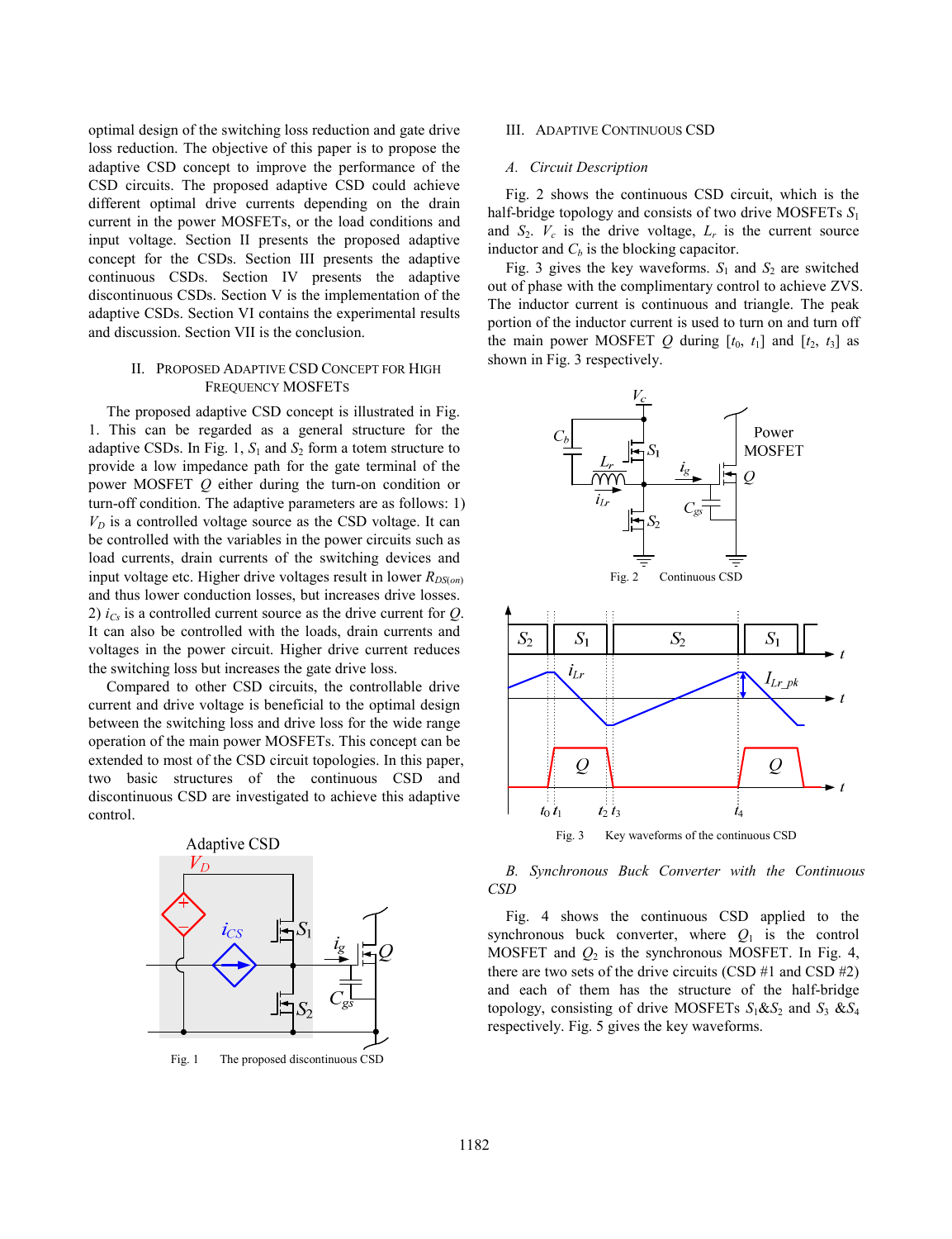

*C. Optimal Design and Adaptive Control with the Continuous CSD* 

For a given application, in order to achieve fast switching speed, the gate drive current should be chosen properly. The design trade-off is between switching speed, which translates into reduced switching loss and gate drive loss.

The basic idea is to find the optimal solution on the basis of the object function that adds the switching loss and the CSD circuit loss together. The object function is a U-shape curve as function of the drive current  $I_G$ , and the optimization solution is simply located at the lowest point of the curve.

Based on the above idea, Fig. 6 illustrates the optimal curve for the continuous CSDs respectively, which includes the switching loss  $p_{\text{ }-swtiching\ loss}$ , the CSD circuit loss  $p_{\text{ }-CSD}$  $circuit$  and the objective function  $F(I_G)$  as function of the gate drive current *IG*. The specifications of the buck converter are:  $V_{in}$ =12V;  $V_o$ =1.3V;  $I_o$ =30A;  $V_c$ =5V;  $f_s$ =1MHz; control MOSFET *Q*1: Si7386DP; *Q*2: IRF6691 and *Lf*=330nH.

It is observed that  $F(I_G)$  is a U-shaped curve, and therefore, the optimization solution can be found at the lowest point of the curve. As shown in Fig. 6, the optimal drive current  $I_G$  is chosen as 1.8A for the continuous one.



Fig. 6 Optimization curves for the control MOSFET  $Q_1$ : power loss vs. gate current

It should be noted that in Fig. 6, the optimal point is decided at the load current of 30A. However, when the load changes, the optimal point will also change depending on the switching loss associated with the drain currents in the MOSFET. Therefore, it is interesting to give the optimal curves under different load conditions as shown in Fig. 7. It is observed that when the load currents increase from 10A to 30A, the optimal drive currents increase accordingly from 1.2A to 1.8A. This means that higher drive currents lead to lower switching losses. So the desired CSD currents should be able to adjust adaptively as the load currents increase.



Fig. 7 Optimization curves for the control MOSFET  $Q_1$  with different currents: power loss vs. gate current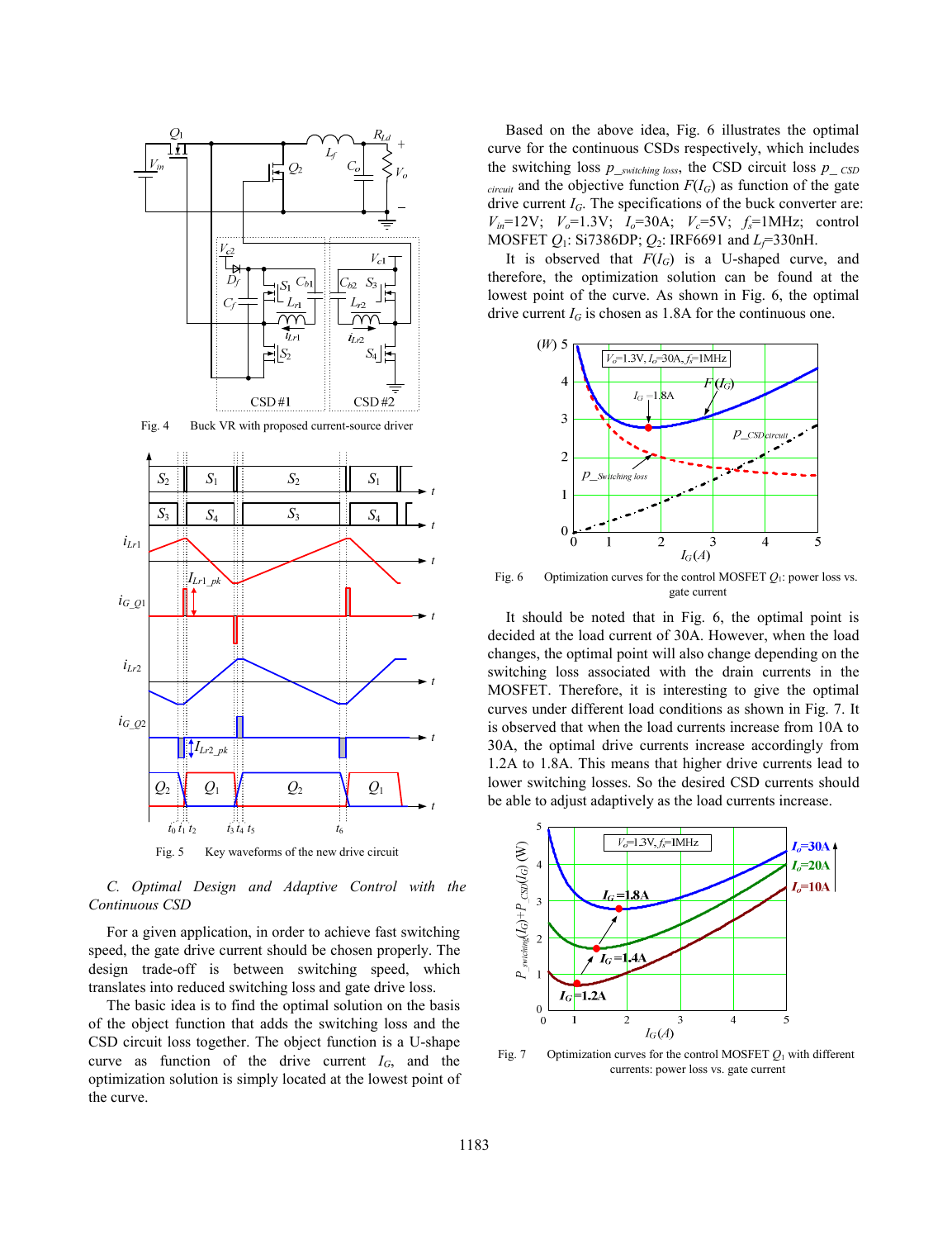Similarly, Fig. 8 gives the optimal curves for the SR MOSFET according to the load conditions. The synchronous MOSFET, *Q*2, operates with ZVS since its output capacitance is discharged to zero voltage before it turns on. Therefore, for the synchronous MOSFET, the optimal design involves a tradeoff between body diode conduction loss and gate drive loss. When the load currents increase from 10A to 30A, the optimal drive currents increase from 0.6A to 1.2A. High drive currents lead to lower body diode conduction and body diode loss.



Fig. 8 Optimization curves for the synchronous MOSFET *Q*2: power loss vs. gate current

For the continuous CSD, the peak value of the CS inductor current is the drive current, which is

$$
I_G = I_{Lr\_pk} = \frac{V_c \cdot D \cdot (1 - D)}{2 \cdot L_r \cdot f_s} \tag{1}
$$

where  $V_c$  is the drive voltage,  $D$  is the duty cycle and  $L_r$  is the CS inductor.

Fig. 9 shows the drive current as function of the drive voltages with different duty cycles. For the continuous CSD, with the same duty cycle, the CS inductor currents, i. e. the drive currents, increase linearly when the drive voltages increase. Therefore, the adaptive drive current control of the CSDs can be translated into the adaptive drive voltage control. In this way, the drive voltages can be controlled according to the load conditions, so that higher drive currents can be achieved to the optimal performance of the switching loss reduction.



Fig. 9 The CS current as function of the drive voltage with different duty cycles

## IV. ADAPTIVE DISCONTINUOUS CSD

## *A. Circuit Description*

Fig. 10 shows the discontinuous CSD circuit and Fig. 11 gives the key waveforms. In order to achieve discontinuous inductor current,  $S_3$  and  $S_4$  are inserted in series with the  $L_r$ and form a bidirectional switch, so that the current in the inductor can be controlled as desired. The key to this CSD is to control of the driver switches to generate discontinuous inductor current waveforms enabling the peak portion of the inductor current to be used to charge and discharge the power MOSFET gate capacitance as a nearly constant current source.



*B. Synchronous Buck Converter with the Discontinuous CSD* 

Fig. 12 shows the proposed hybrid gate drive scheme for a buck converter. As we know, for a buck VR, the dominant loss is the switching loss. Therefore, for the control MOSFET  $Q_1$ , the proposed high side CSD is used to achieve the switching loss reduction. For the SR *Q*2, the conventional voltage source driver is used for low cost and simplicity. PWM SR is the signal fed into the voltage source driver.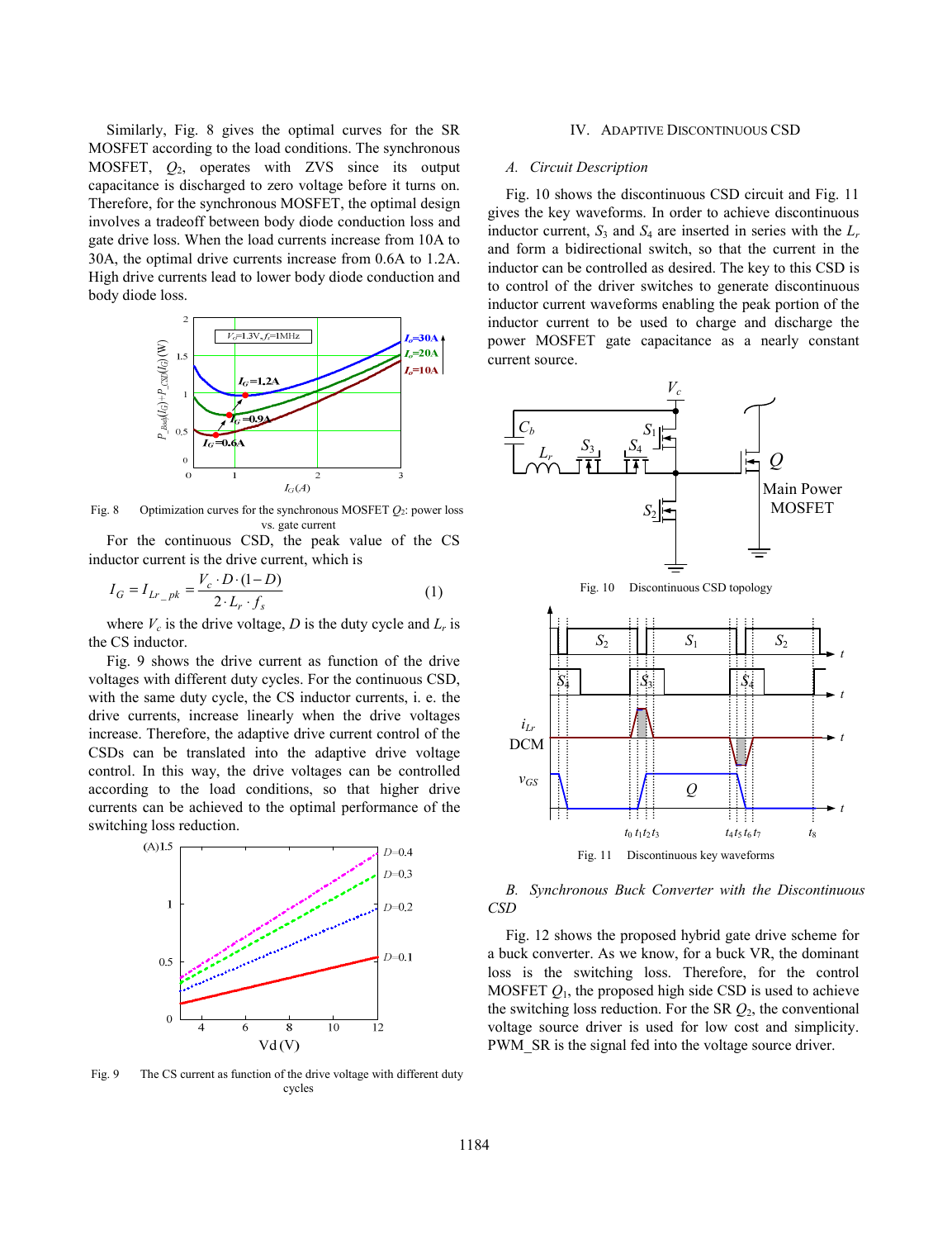

Fig. 12 Buck converter with proposed discontinuous CSD

# *C. Optimal Design and Adaptive Control with the Discontinuous CSD*

Similarly, Fig. 13 shows the adaptive gate current for the discontinuous CSDs. As the load current increases from 10A to 30A, the optimal drive currents increase from 1.8A to 2.8A. It should be noted that at the same load current of 30A, the optimal drive current  $I_G$  is chosen as 2.8A for the discontinuous CSD while the optimal drive current is 1.2A for the continuous one. This is because the discontinuous CSD has lower drive circulating loss over the continuous one as shown in Fig. 13, which helps to achieve high drive current.



Fig. 13 Discontinuous: Optimization curves for the control MOSFET *Q*1: power loss vs. gate current

For the discontinuous CSD, referring to Fig. 11, the pre-charge current to turn on the power MOSFT is

$$
I_{G_{-}on} = \frac{V_D}{2L_r} t_{10}
$$
 (2)

where  $V_D$  is the drive voltage and  $t_{10}$  is the pre-charge interval.

Similarly, the pre-charge current to turn off the power MOSFET is

$$
I_{G\_off} = \frac{V_{Cs}}{L_r} \cdot t_{54} = \frac{V_D}{2L_r} \cdot t_{54}
$$
 (3)

where  $V_{Cs}$  is the DC voltage across the capacitor.

Fig. 14 shows the drive current as function of the drive voltages with different duty cycles. Similar to the continuous CSD, the drive currents also increase linearly when the drive voltages increase. So the adaptive drive voltages also lead to the adaptive drive current. More importantly, for the discontinuous CSD, the drive currents are independent with the duty cycles. This makes the discontinuous CSDs suitable for variable fast duty cycle controls.



Fig. 14 The CS current as function of the drive voltages

# V. IMPLEMENTATION OF THE ADAPTIVE DRIVE VOLTAGE FOR THE CSDS

As discussed in Section IV, for both of the continuous and discontinuous CSDs, the drive currents are proportional to the drive voltages. One method to build the adaptive drive currents is to adjust the drive voltages adaptively according to the load currents, or input voltages etc.

Fig. 15 gives an adaptive drive voltage circuit using the basic linear regulator. The advantage of using the linear regulator is that simple implementation and fast voltage change rate. Fig. 16 gives the simulated waveforms using SPICE software. When the reference voltage changes as the load currents, the drive voltages change adaptively accordingly.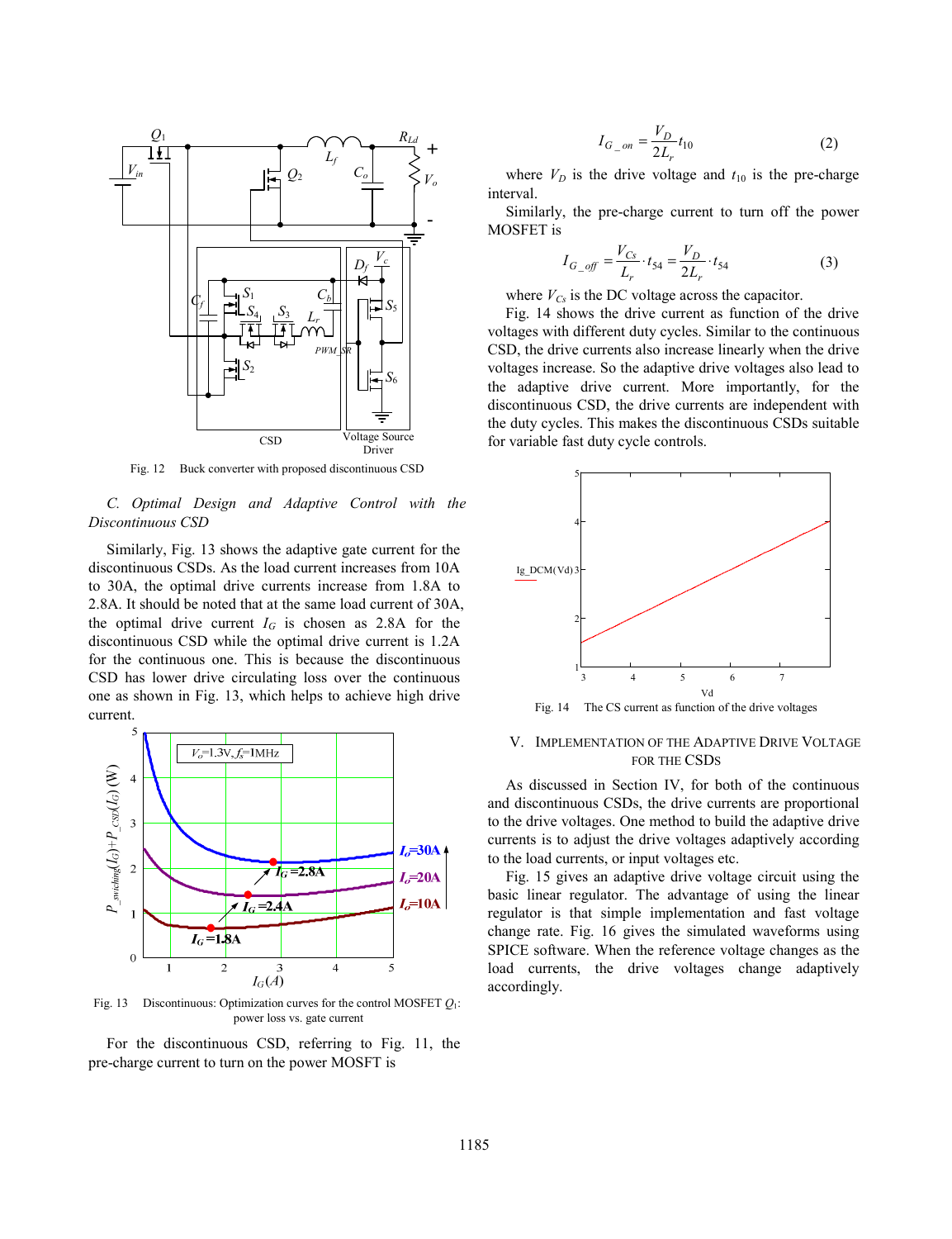

Fig. 15 Adaptive drive voltage circuit using the basic linear regulator



#### VI. EXPERIMENTAL RESULTS AND DISCUSSION

In order to verify the proposed adaptive concept, the synchronous buck converters with the continuous and discontinuous CSDs were implemented. The specifications of the buck converter prototype are as follows: input voltage  $V_{in}$ =12V; output voltage  $V_o$ =1.3V; output current  $I_o$ =30A; switching frequency  $f_s$ =1MHz. The PCB is six-layer with 4 oz copper. The components used in the circuit are listed as follows: *Q*1: Si7386DP; *Q*2: IRF6691; output filter inductance: *L*<sub> $\bar{f}$ </sub>=330nH (IHLP-5050CE-01, Vishay); for the continuous CSD,  $L_r = 1 \mu H$ ; for the discontinuous CSD,  $L_r$ =22nH; drive switches  $S_1$ - $S_4$ : FDN335.

Fig. 17 shows the inductor current  $i_{Lr}$  and gate drive signals  $v_{GSQ1}$  (control FET) for the discontinuous CSD at the load current of 30A. Its peak current value is 2.8A, which is the optimized value of the CSD drive current at 8V gate voltage. After the pre-charge time, the inductor current continues to ramp up while charging the gate capacitance of the power MOSFET (Si7386DP) during the turn on interval. During this interval the average drive current is approximately 2.6A. After the power MOSFET turns on, the inductor current ramps back down to zero while the inductor energy is returned to drive voltage source.

Fig. 18 shows the gate drive signals  $v_{GS_2Q1}$  (control FET) and  $v_{GSO2}$  (Sync FET). It is observed that  $v_{GSO1}$  is smooth since the miller charge is removed fast by the constant inductor drive current. Moreover, the total rise time and fall time of  $v_{GS_Q1}$  is less than 15ns, which means fast switching speed is achieved. The dead time between two drive voltages is fixed to avoid shoot-through and is minimized to reduce the SR body diode conduction loss.





Fig. 17 Inductor current and the gate-to-source voltage at 1MHz

Fig. 18 Gate signals  $v_{GSQ1}$  (control MOSFET) and  $v_{GSQ2}$  (SR)

A benchmark of a synchronous buck converter with the conventional gate driver was also built. The Predictive Gate Drive UCC 27222 from Texas Instruments was used as the conventional voltage driver. Fig. 19 shows the measured efficiency comparison between the continuous CSDs with and without the adaptive voltages at 1.3 V output. It is observed that at 5A, the efficiency is improved from 79.1% to 85.7% (an improvement of 6.6%) with the drive voltage of 4V. At 10A, the efficiency is improved from 86.2% to 88.4% (an improvement of 2.2%) with the drive voltage of 5V. It should be also noted that the CSDs improves the efficiency effectively in full load range over the conventional driver.

Fig. 20 shows the measured efficiency comparison between the discontinuous CSDs with and without the adaptive voltages at 1.3 V output. It is observed that at 5A, the efficiency is improved from 80.6% to 86.1% (an improvement of 5.5%) with the drive voltage of 4V. At 10A, the efficiency is improved from 85.6% to 88.6% (an improvement of 3%) with the drive voltage of 5V. It should be also noted that the CSDs improves the efficiency